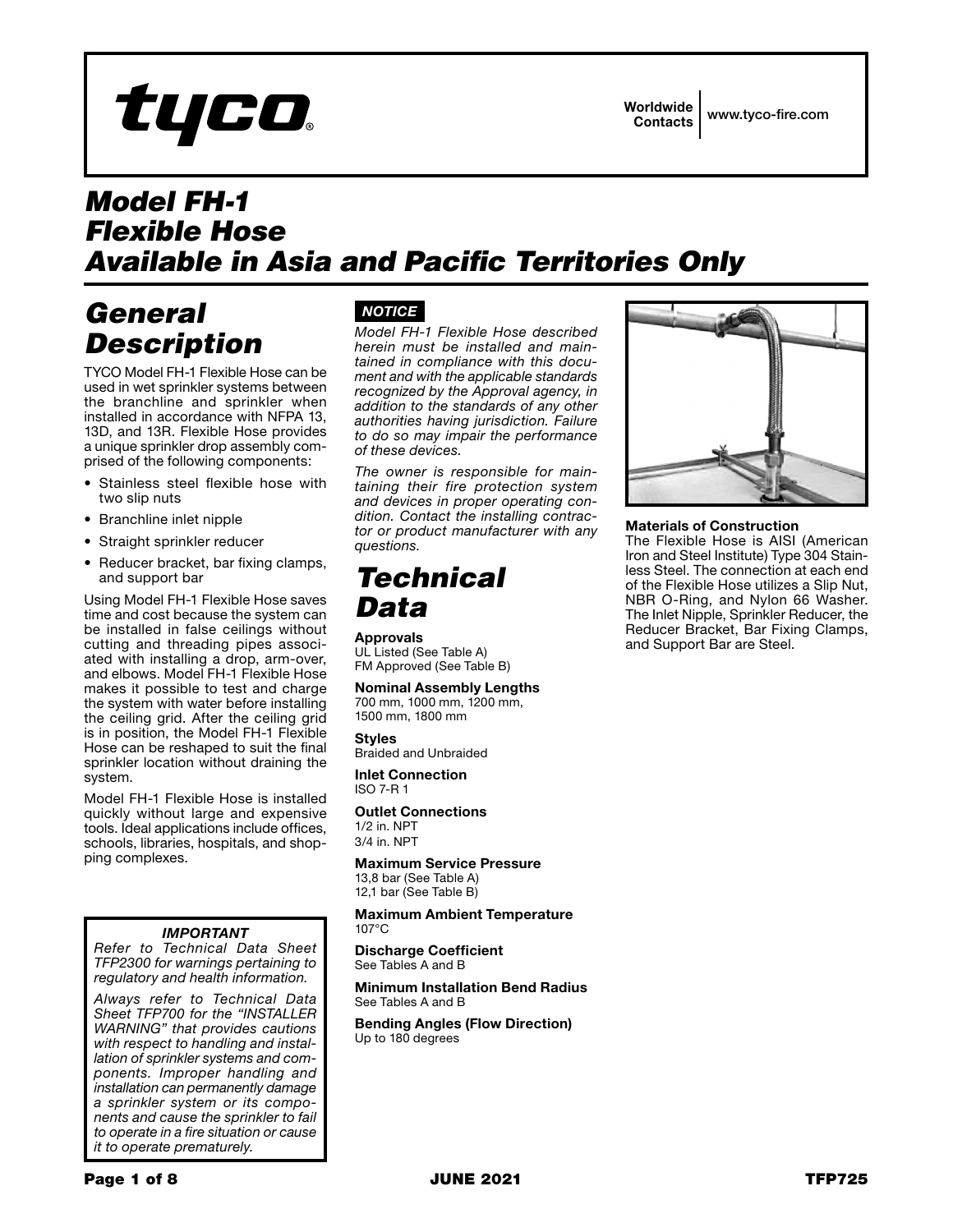| Part<br><b>Number</b>           | Hose<br>Assembly<br>Length<br>mm | Outlet<br><b>Connection</b><br><b>NPT</b> | <b>Discharge</b><br><b>Coefficient</b><br><b>Maximum Allowable</b><br><b>K-factor</b><br>$lpm/bar^{\frac{1}{2}}$ | <b>Maximum</b><br><b>Number of</b><br>90° Bends | <b>Minimum</b><br><b>Bend</b><br><b>Radius</b><br>mm | Equivalent<br>Length<br>of Schedule 40<br><b>Steel Pipe</b><br>$C = 120$ in Meters |  |  |  |
|---------------------------------|----------------------------------|-------------------------------------------|------------------------------------------------------------------------------------------------------------------|-------------------------------------------------|------------------------------------------------------|------------------------------------------------------------------------------------|--|--|--|
| Braided 13,8 bar 1/2 Inch NPT   |                                  |                                           |                                                                                                                  |                                                 |                                                      |                                                                                    |  |  |  |
| TYFH-T-1-0700                   | 700                              | 1/2                                       | 115,2                                                                                                            | $\overline{2}$                                  | 102                                                  | 7,9                                                                                |  |  |  |
| TYFH-T-1-1000                   | 1000                             | 1/2                                       | 115,2                                                                                                            | 3                                               | 102                                                  | 13,7                                                                               |  |  |  |
| TYFH-T-1-1200                   | 1200                             | 1/2                                       | 115,2                                                                                                            | 3                                               | 102                                                  | 15,5                                                                               |  |  |  |
| TYFH-T-1-1500                   | 1500                             | 1/2                                       | 115,2                                                                                                            | 3                                               | 102                                                  | 20,1                                                                               |  |  |  |
| TYFH-T-1-1800                   | 1800                             | 1/2                                       | 115,2                                                                                                            | 3                                               | 102                                                  | 21,0                                                                               |  |  |  |
| Braided 13,8 bar 3/4 Inch NPT   |                                  |                                           |                                                                                                                  |                                                 |                                                      |                                                                                    |  |  |  |
| TYFH-T-3-0700                   | 700                              | 3/4                                       | 201,6                                                                                                            | $\overline{2}$                                  | 102                                                  | 9,4                                                                                |  |  |  |
| TYFH-T-3-1000                   | 1000                             | 3/4                                       | 201,6                                                                                                            | 3                                               | 102                                                  | 15,2                                                                               |  |  |  |
| TYFH-T-3-1200                   | 1200                             | 3/4                                       | 201,6                                                                                                            | 3                                               | 102                                                  | 16,8                                                                               |  |  |  |
| TYFH-T-3-1500                   | 1500                             | 3/4                                       | 201,6                                                                                                            | 3                                               | 102                                                  | 21,3                                                                               |  |  |  |
| TYFH-T-3-1800                   | 1800                             | 3/4                                       | 201,6                                                                                                            | 3                                               | 102                                                  | 22,6                                                                               |  |  |  |
| Unbraided 13,8 bar 1/2 Inch NPT |                                  |                                           |                                                                                                                  |                                                 |                                                      |                                                                                    |  |  |  |
| TYFH-O-1-0700                   | 700                              | 1/2                                       | 80,6                                                                                                             | $\overline{2}$                                  | 102                                                  | 7,9                                                                                |  |  |  |
| TYFH-O-1-1000                   | 1000                             | 1/2                                       | 80,6                                                                                                             | 3                                               | 102                                                  | 13,7                                                                               |  |  |  |
| TYFH-O-1-1200                   | 1200                             | 1/2                                       | 80,6                                                                                                             | 3                                               | 102                                                  | 15,5                                                                               |  |  |  |
| TYFH-O-1-1500                   | 1500                             | 1/2                                       | 80,6                                                                                                             | 3                                               | 102                                                  | 20,1                                                                               |  |  |  |
| TYFH-O-1-1800                   | 1800                             | 1/2                                       | 80,6                                                                                                             | 3                                               | 102                                                  | 21,0                                                                               |  |  |  |
| Unbraided 13,8 bar 3/4 Inch NPT |                                  |                                           |                                                                                                                  |                                                 |                                                      |                                                                                    |  |  |  |
| TYFH-O-3-0700                   | 700                              | 3/4                                       | 115,2                                                                                                            | $\overline{c}$                                  | 102                                                  | 9,4                                                                                |  |  |  |
| TYFH-O-3-1000                   | 1000                             | 3/4                                       | 115,2                                                                                                            | $\ensuremath{\mathsf{3}}$                       | 102                                                  | 15,2                                                                               |  |  |  |
| TYFH-O-3-1200                   | 1200                             | 3/4                                       | 115,2                                                                                                            | $\mathbf 3$                                     | 102                                                  | 16,8                                                                               |  |  |  |
| TYFH-O-3-1500                   | 1500                             | 3/4                                       | 115,2                                                                                                            | $\mathbf 3$                                     | 102                                                  | 21,3                                                                               |  |  |  |
| TYFH-O-3-1800                   | 1800                             | 3/4                                       | 115,2                                                                                                            | 3                                               | 102                                                  | 22,6                                                                               |  |  |  |

#### NOTES

All Part Numbers have a Maximum Ambient Temperature of 107 °C and a Flexibility Type of Limited.

These fittings are intended for use in hydraulically designed sprinkler systems. The hydraulic loss of these fittings needs to be included in hydraulic design calculations. Losses vary depending upon the installed configuration. This table provides the maximum allowable number of bends with a minimum bend radius of 150 mm for each model and associated pressure losses expressed in equivalent length of DN25 Schedule 40 Steel Pipe, in meters, where C equals 120.

## *TABLE A MODEL FH-1 FLEXIBLE HOSE UL DESIGN CRITERIA*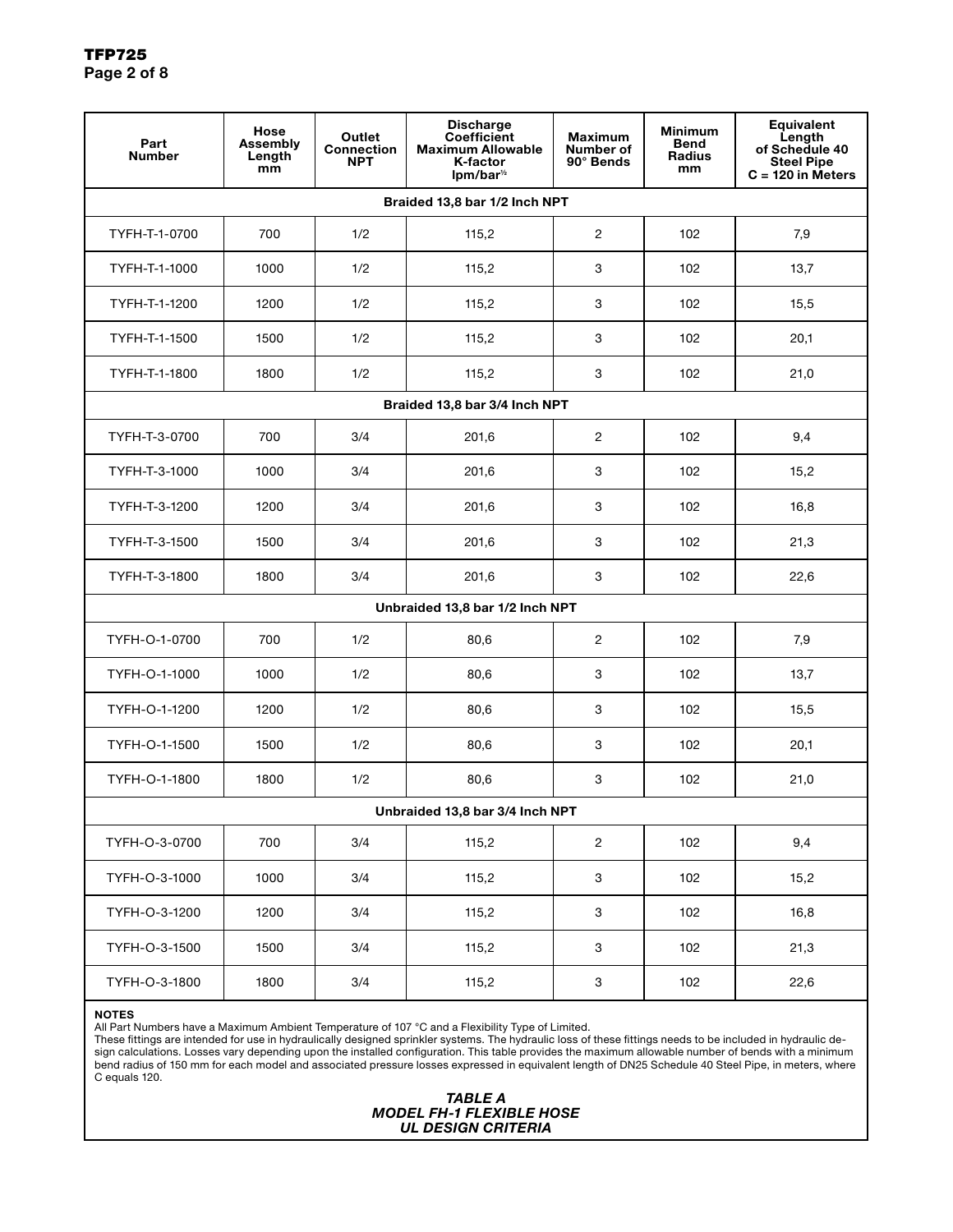| Part<br><b>Number</b>         | Hose<br><b>Assembly</b><br>Length<br>mm | Outlet<br><b>Connection</b><br><b>NPT</b> | <b>Discharge</b><br>Coefficient<br><b>Maximum Allowable</b><br>K-factor<br>$lpm/bar^{\frac{1}{2}}$ | <b>Maximum</b><br>Number of<br>90° Bends | <b>Minimum</b><br><b>Bend</b><br><b>Radius</b><br>mm | <b>Equivalent</b><br>Length<br>of Schedule 40<br><b>Steel Pipe</b><br>$C = 120$ in Meters |  |  |  |
|-------------------------------|-----------------------------------------|-------------------------------------------|----------------------------------------------------------------------------------------------------|------------------------------------------|------------------------------------------------------|-------------------------------------------------------------------------------------------|--|--|--|
| Braided 12,1 bar 1/2 Inch NPT |                                         |                                           |                                                                                                    |                                          |                                                      |                                                                                           |  |  |  |
| TYFH-T-1-0700                 | 700                                     | 1/2                                       | 80,6                                                                                               | 1                                        | 230                                                  | 8,6                                                                                       |  |  |  |
| TYFH-T-1-1000                 | 1000                                    | 1/2                                       | 80,6                                                                                               | $\overline{2}$                           | 230                                                  | 13,9                                                                                      |  |  |  |
| TYFH-T-1-1200                 | 1200                                    | 1/2                                       | 80,6                                                                                               | $\overline{2}$                           | 230                                                  | 17,5                                                                                      |  |  |  |
| TYFH-T-1-1500                 | 1500                                    | 1/2                                       | 80,6                                                                                               | 3                                        | 230                                                  | 21,2                                                                                      |  |  |  |
| TYFH-T-1-1800                 | 1800                                    | 1/2                                       | 80,6                                                                                               | 4                                        | 230                                                  | 24,9                                                                                      |  |  |  |
| Braided 12,1 bar 3/4 Inch NPT |                                         |                                           |                                                                                                    |                                          |                                                      |                                                                                           |  |  |  |
| TYFH-T-3-0700                 | 700                                     | 3/4                                       | 115,2                                                                                              | $\mathbf{1}$                             | 230                                                  | 8,4                                                                                       |  |  |  |
| TYFH-T-3-1000                 | 1000                                    | 3/4                                       | 115,2                                                                                              | $\overline{2}$                           | 230                                                  | 12,4                                                                                      |  |  |  |
| TYFH-T-3-1200                 | 1200                                    | 3/4                                       | 115,2                                                                                              | $\overline{2}$                           | 230                                                  | 15,1                                                                                      |  |  |  |
| TYFH-T-3-1500                 | 1500                                    | 3/4                                       | 115,2                                                                                              | 3                                        | 230                                                  | 19,1                                                                                      |  |  |  |
| TYFH-T-3-1800                 | 1800                                    | 3/4                                       | 115,2                                                                                              | 4                                        | 230                                                  | 23,1                                                                                      |  |  |  |

NOTES

• All Part Numbers have a Maximum Ambient Temperature of 107 °C and a Flexibility Type of Limited.

These fittings are intended for use in hydraulically designed sprinkler systems. The hydraulic loss of these fittings needs to be included in hydraulic design calculations. Losses<br>- vary depending upon the installed config sociated pressure losses expressed in equivalent length of DN25 Schedule 40 Steel Pipe, in meters, where C equals 120.

#### *TABLE B MODEL FH-1 FLEXIBLE HOSE FM DESIGN CRITERIA*

# *Design Criteria*

Criteria in this section must be considered and applied accordingly for TYCO Model FH-1 Flexible Hose installations.

Model FH-1 Flexible Hose can be used in wet sprinkler systems between the branchline and sprinkler when installed in accordance with NATIONAL FIRE PROTECTION ASSOCIATION (NFPA) standards NFPA 13, 13D, and 13R.

Approved components (Sprinkler Reducer, Reducer Bracket and 58 mm Bar Fixing Clamps) included with FH-1 assemblies will accommodate exposed or semi-recessed sprinkler installations only. (See Figure 3.)

*NOTE: Separately ordered 95 mm Bar Fixing Clamps may be used for installations in areas where structures or equipment extending immediately above the ceiling pose an interference* 

*to proper placement of the Support Bar and Sprinkler Reducer. 95 mm clamps provide for greater clearance than standard 58 mm clamps included with FH-1 assemblies. For instance, concealed sprinklers, which typically require a distance from the face of the Sprinkler Reducer to the mounting surface greater than that for non-concealed sprinklers, necessitate installation with 95 mm clamps. See Figure 3 and Ordering Procedure.*

Hose and fittings have limited flexibility and are intended for direct connection to sprinklers in accordance with NFPA 13, 13D, or 13R.

These connections are based on INTERNATIONAL BUILDING CODE (IBC) standards, and are designed for use in ceilings with grids that meet the following standards:

• ASTM C635 (Standard Specification for the Manufacture, Performance, and Testing of Metal Suspension Systems for Acoustical Tile and Lay-in Panel Ceilings)

• ASTM C636 (Standard Practice for Installation of Metal Ceiling Suspension Systems for Acoustical Tile and Lay-in Panels)

Model FH-1 Hose connections have been approved for use in all Intermediate-Duty and Heavy-Duty structural classifications.

Refer to relative regulations, codes, or standards for guidance and determination of desirable location for unit in use; e.g., commercial ceilings, clean rooms, and duct systems.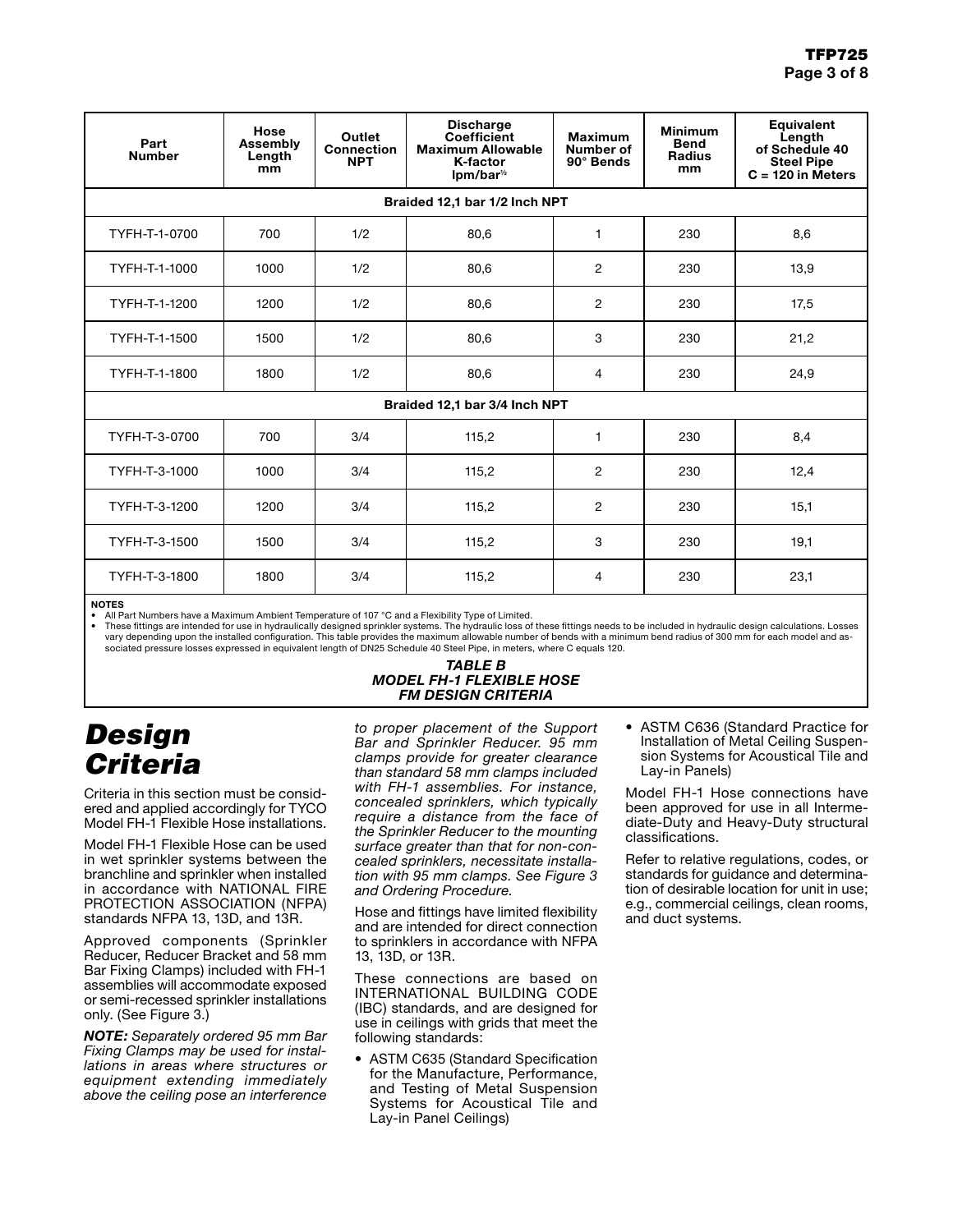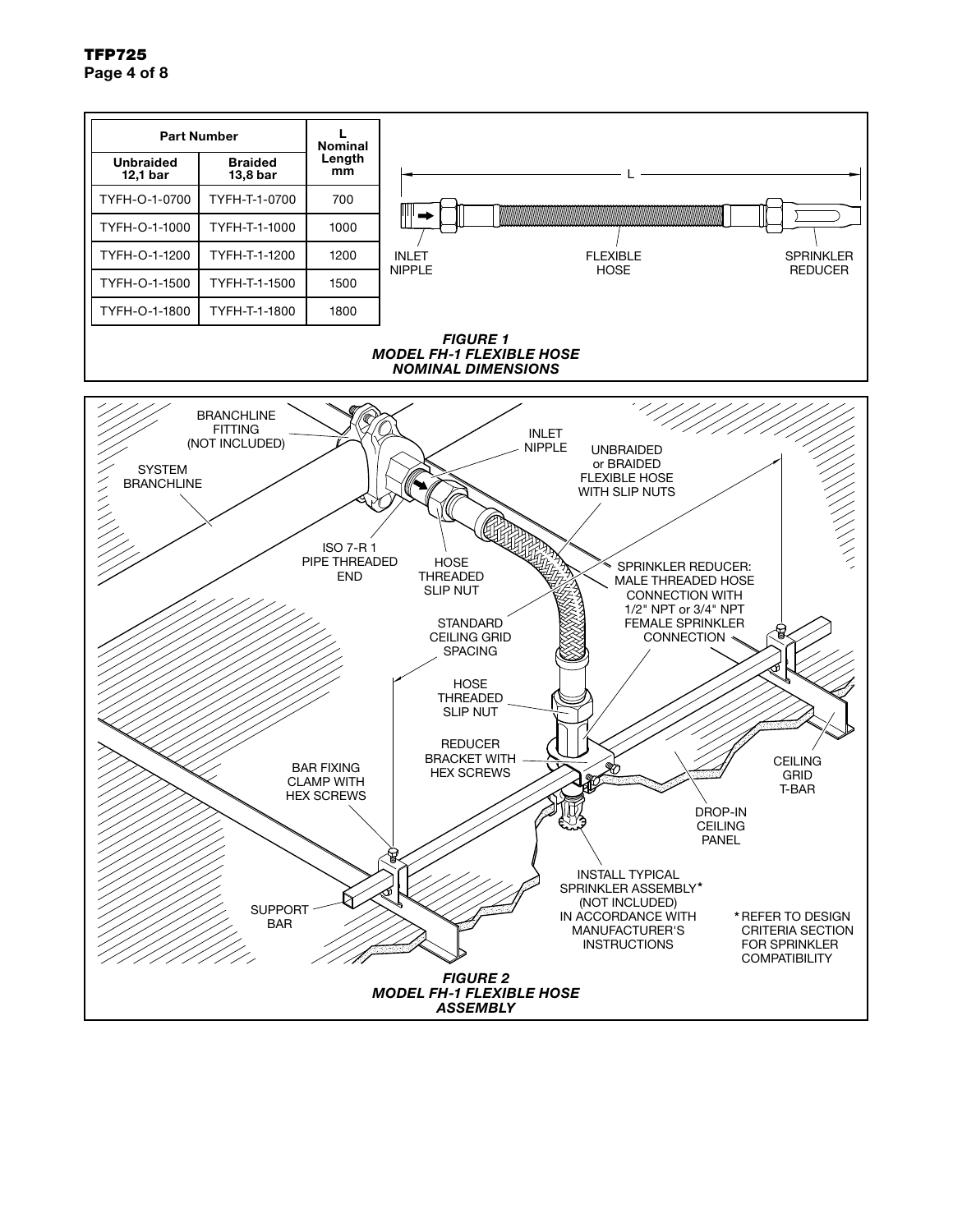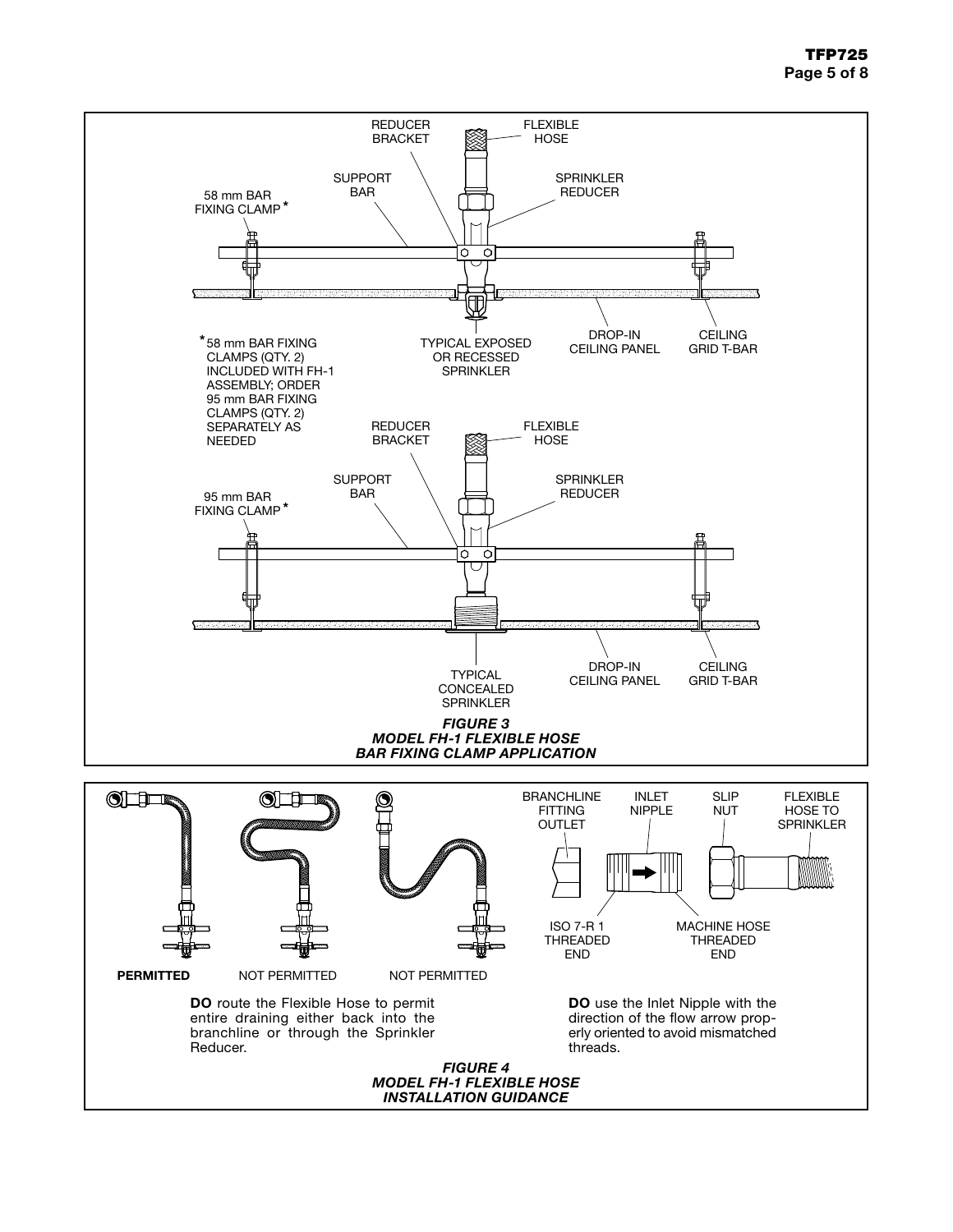# *Installation*

With reference to Figures 2, 3 and 4, TYCO Model FH-1 Flexible Sprinkler Hose must be installed in accordance with this section.

# *NOTICE*

*Flexible Hoses are intended only to connect sprinklers directly to system piping; for an example, see Figure 2. Flexible Hoses cannot be joined together to form longer hoses. Joining Flexible Hoses together creates an assembly with "unknown performance" that has not been accounted for in system calculations or safe product performance.*

*During and after installation, ensure that any sharp-edged material or tool does not damage the surface of the flexible hose.*

**Step 1.** Ensure Inlet Nipple is separated from Flexible Hose.

**Step 2.** Apply pipe-thread sealant to ISO 7-R 1 tapered pipe thread end of Inlet Nipple.

*NOTE: Do not apply thread sealant to straight machine thread end of Inlet Nipple.*

**Step 3.** Install ISO 7-R 1 thread end of Inlet Nipple into ISO 7-Rc 1 thread outlet of branchline fitting.

*NOTE: Arrow on Inlet Nipple indicates appropriate direction of flow to sprinkler.*

*NOTE: Do not apply pipe wrench on pipe threads and straight threads of Inlet Nipple.*

**Step 4.** Retract Flexible Hose Slip Nut and ensure O-Ring is fully seated against Flexible Hose fitting collar.

**Step 5.** Insert Flexible Hose fitting into Inlet Nipple and hand tighten Slip Nut onto Inlet Nipple.

**Step 6.** Apply adjustable wrench to Flexible Hose Slip Nut and tighten onto Inlet Nipple to a torque of 12,1 Nm.

*NOTE: Higher levels of torque can distort Inlet Nipple and Slip Nut and damage O-Ring inside Flexible Hose Assembly fitting with consequent leakage or impairment of the assembly.*

*NOTE: Do not twist Flexible Hose to tighten Slip Nut onto Inlet Nipple.*

**Step 7.** Determine approximate location of sprinkler, which should be as close as possible to center of distance between Ceiling Grid T-Bars, and select appropriate Support Bar length to accommodate T-Bar spacing.

**Step 8.** Slide Reducer Bracket and two Bar Fixing Clamps onto Support Bar, loosely tightening screws.

**Step 9.** Attach Bar Fixing Clamps to tops of Ceiling Grid T-Bars, loosening screws as necessary to adjust clamp positions. With Support Bar positioned across sprinkler location tighten screws loosely to a torque of 2,8 Nm.

**Step 10.** Retract Slip Nut at outlet end of Flexible Hose and ensure O-Ring is fully seated against Flexible Hose fitting collar.

**Step 11.** Insert Flexible Hose fitting into Sprinkler Reducer and hand tighten Slip Nut onto Sprinkler Reducer.

**Step 12.** Apply adjustable wrench to Flexible Hose Slip Nut and tighten onto Sprinkler Reducer to a torque of 12,1 Nm.

*NOTE: Higher levels of torque can distort Sprinkler Reducer and Slip Nut and damage O-Ring inside Flexible Hose Assembly fitting with consequent leakage or impairment of the assembly.*

**Step 13.** Bend Flexible Hose into a curve(s) that locates Sprinkler Reducer in area where the sprinkler will be located. Do not twist hose and ensure that bend arc is large and smooth. Adhere to minimum bend radius in accordance with Table A or B as applicable.

For longer Flexible Hose, intermediate support is recommended to secure movement of the flexible hose.

## *NOTICE*

*For minimum bend criteria, refer to the Technical Data section. Agency listing is based on this criteria.*

*A bend radius smaller than provided by the minimum bend criteria may adversely effect the friction loss specifications stated by the Approval laboratory.*

**Step 14.** Verify that Sprinkler Reducer is correctly located before securing Reducer Bracket. Adjust Sprinkler Reducer by moving it vertically and horizontally along Support Bar. Tighten all bolts securely and evenly by applying a torque of 5,6 Nm.

**Step 15.** Attach Sprinkler to Sprinkler Reducer. Place a wrench on the Sprinkler Reducer to counteract tightening torque and to prevent Flexible Hose from twisting. Refer to sprinkler manufacturer's data sheets for appropriate sprinkler tightening torque, sprinkler wrench, and other installation guidance.

**Step 16.** Verify that Sprinkler Reducer is seated in Reducer Bracket. Precisely locate the sprinkler in all three axes in accordance with sprinkler manufacturer's data sheet. Tighten Bar Fixing Clamps and the Reducer Bracket Screws to a torque of 5,6 Nm.

**Step 17.** After tightening all screws, verify sprinkler is properly located in accordance with manufacturer's instructions. If not, loosen Bar Fixing Clamp or Reducer Bracket Screws and re-adjust as required. Re-tighten screws as previously described.

# *Care and Maintenance*

TYCO Model FH-1 Flexible Hose must be maintained, inspected, and serviced in accordance with this section in addition to any specific requirements of the applicable authorities having jurisdiction (e.g., NFPA). Any impairment must be immediately corrected. It is also recommended that fire protection systems be inspected by a qualified Inspection Service.

Before closing a fire protection system control valve for inspection or maintenance work on the fire protection system that it controls, obtain permission to shut down the effected fire protection system from the proper authorities and notify all personnel who may be affected by this action.

After placing a fire protection system in service, notify the proper authorities and advise those responsible for monitoring proprietary and/or central station alarms.

The owner is responsible for the inspection, testing, and maintenance of their fire protection system and devices in compliance with this document, as well as with the applicable standards of the authorities having jurisdiction. Contact the installing contractor or product manufacturer with any questions.

Automatic sprinkler systems are recommended to be inspected, tested, and maintained by a qualified Inspection Service in accordance with local requirements and/or national codes.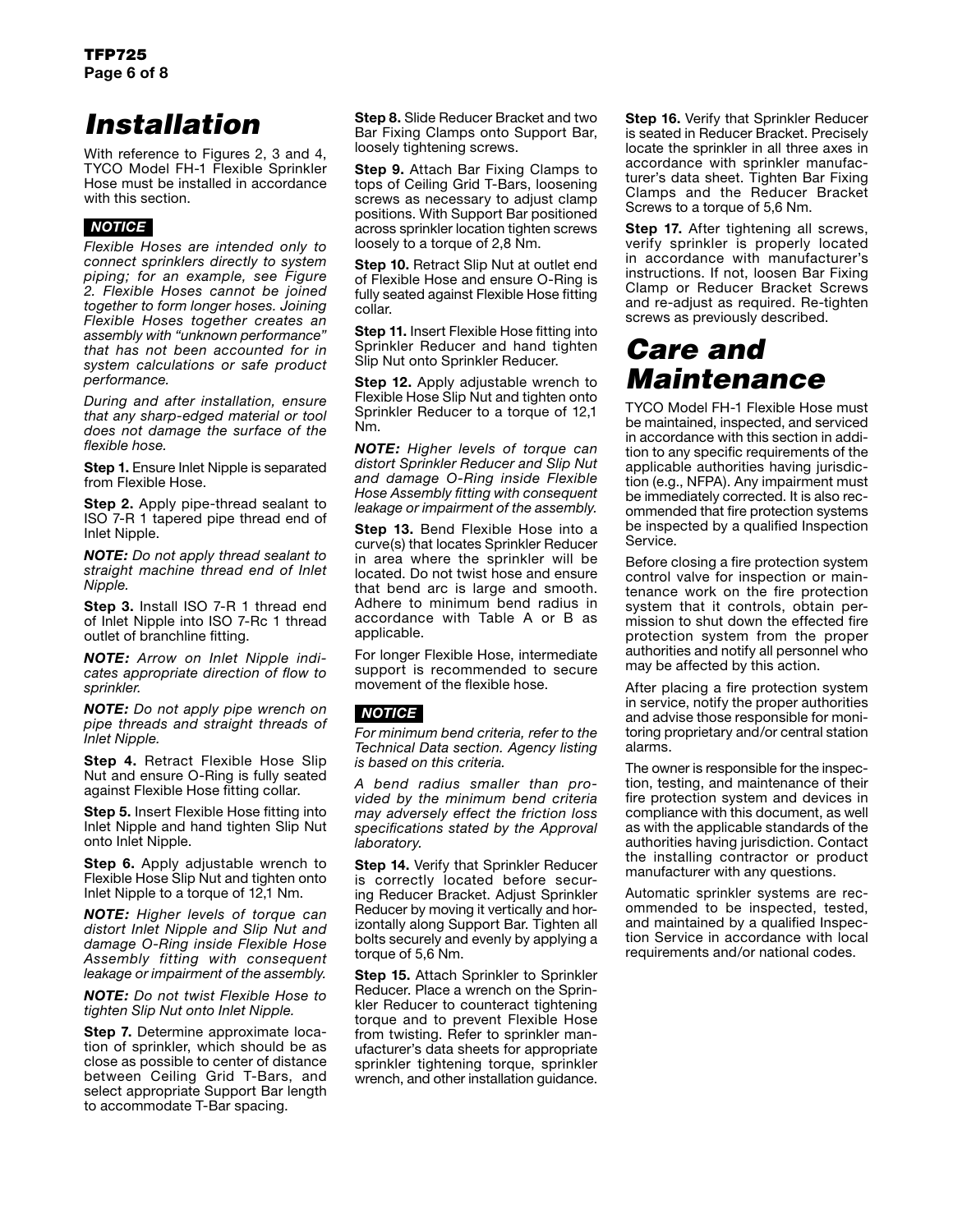# *Limited Warranty*

For warranty terms and conditions, visit www.tyco-fire.com.

# *Ordering Procedure*

This product is available for sale in the Asia and Pacific markets only.

Contact your local distributor for avail ability. When placing an order, indicate the full product description and Part Number (P/N).

The Model FH-1 Flexible Hose Assem bly includes the following items:

- Flexible Hose
- Inlet Nipple
- Straight Sprinkler Reducer
- Reducer Bracket
- Bar Fixing Clamps (58 mm, Qty. 2)<sup>a</sup>
- Support Bar (1000 mm)<sup>b</sup>
- a. If required, order 95 mm Bar Fixing Clamps separately. b. If required, order 700 mm or 1500 mm
- Support Bars separately.

## Flexible Hose Assembly

Specify: Model FH-1 Flexible Hose Assembly, (specify) 13,8 bar or 12,1 bar pressure, (specify) assembly length, (specify) 1/2 in. NPT or 3/4 in. NPT con nection, and P/N (specify per Table A or B)

## REPLACEMENT PARTS

#### Inlet Nipple

Specify: Inlet Nipple for Model FH-1 Flexible Hose with 25 mm hose thread, ISO 7-R 1 inlet thread connection, P/N TYFHHOSENIP25

## Straight Sprinkler Reducer

Specify: Straight Sprinkler Reducer for Model FH-1 Flexible Hose for 25 mm hose threads with (specify) 1/2 in. NPT or 3/4 in. NPT outlet thread connection, P/N (specify):

1/2 in. NPT. . . TYFHRBR120 3/4 in. NPT. . . TYFHSBR120

#### Reducer Bracket

Specify: Reducer Bracket for Model FH-1 Flexible Hose, P/N TYFHRB0001

## Bar Fixing Clamps

Specify: Bar Fixing Clamps for Model FH-1 Flexible Hose, P/N (specify):

58 mm. . . TYFHRBF58T 95 mm. . . TYFHRBF95T

## Support Bar

Select Support Bar length to accom modate ceiling grid spacing.

Specify: (length) Support Bar for Model FH-1 Flexible Hose, P/N (specify):

| 1000 mmTYFHSB1000 |  |
|-------------------|--|
|                   |  |